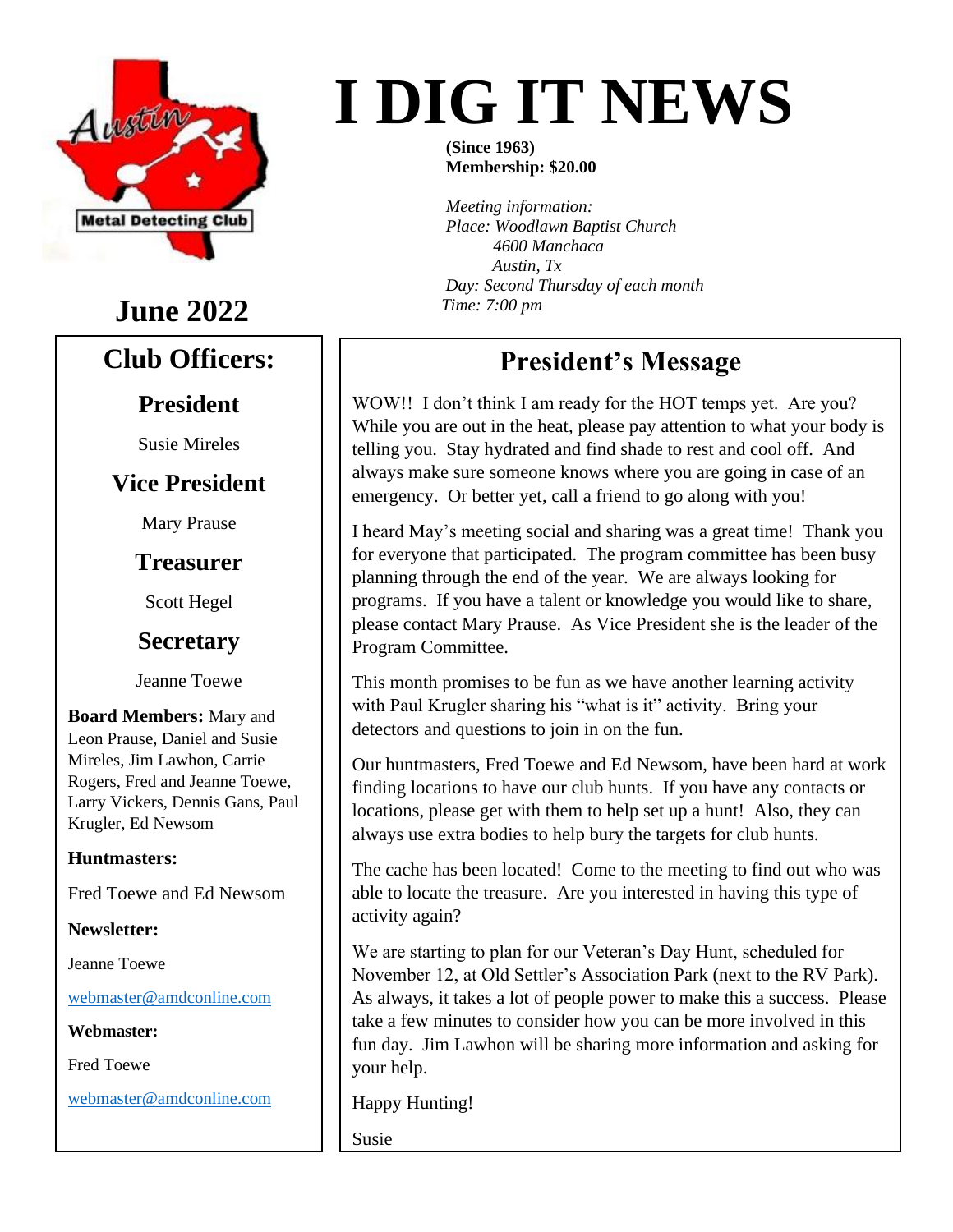# **MAY MEETING RECAP**

For the May meeting, members were asked to bring their BEST EVER FINDS. It made for a very interesting meeting, seeing the many finds and hearing many interesting stories about these finds. Pictures below are some of the great finds our members showed.

There were more than enough cookies, cakes and other goodies to fill everyone's bellies and we played several rounds of Dingo.







Dale Shively- Civil War bullet Ryan Askew – Deputy badge Scott Hegel – Charles I shilling





Scott Jacobsmeyer – Groat Wyatt Jacobsmeyer – 1914 Barber dime



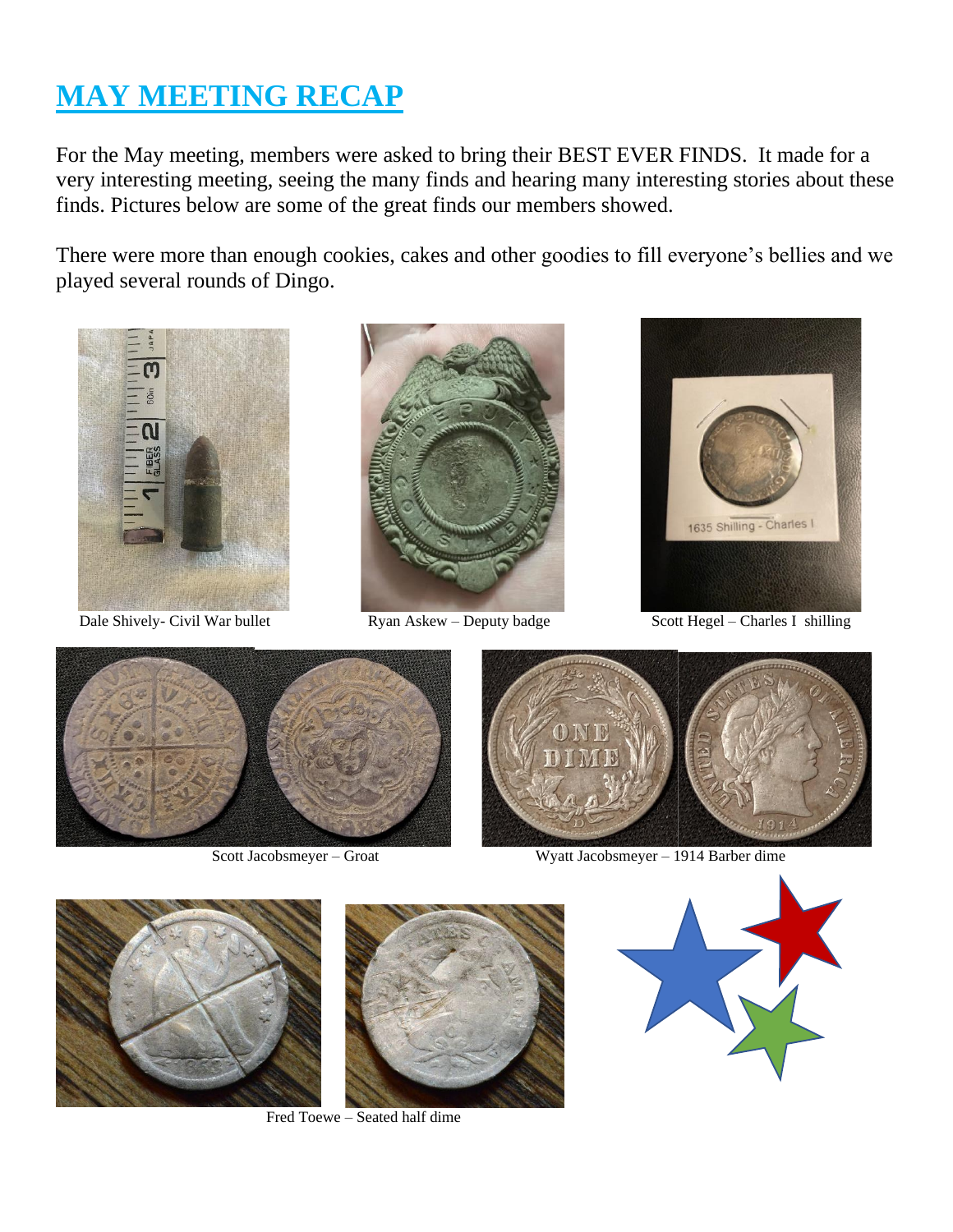# **MAY CLUB HUNT**

Last month's club hunt was at Brushy Creek Lake Park in Cedar Park. There were eight members who hunted and another five who just came to watch the fun. The hunters did a great job and found all thirty-five tokens.

After the hunt, almost everyone went to Brooklyn Heights for lunch. It was a day full of hunting, talking, laughing and pizza.

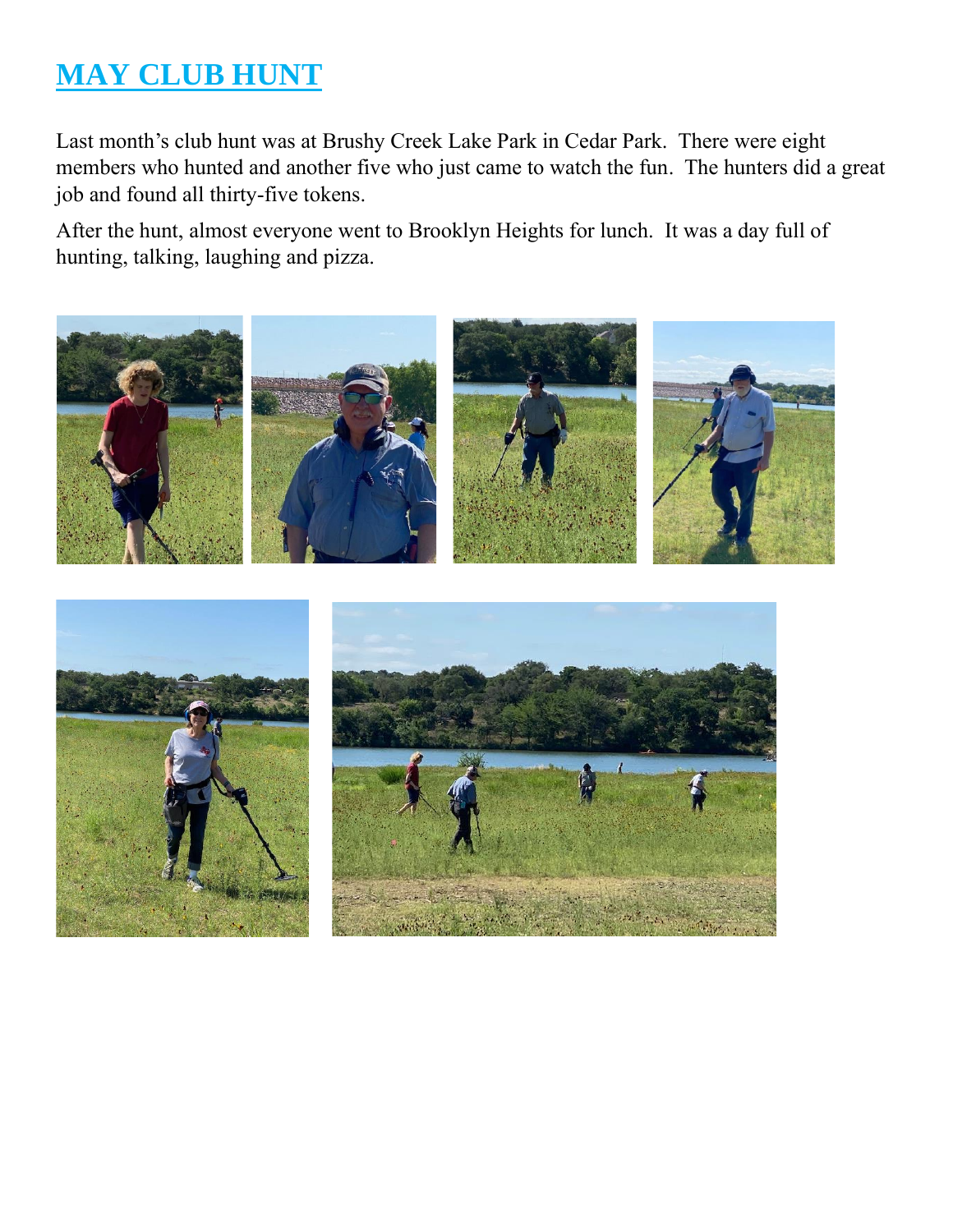## **JUNE MEETING**

#### Date: June 9, 2022 Time: 7:00 pm

AMDC Membership meeting will feature Paul Krugler's 'Target ID Game' which has been enhanced with multiple levels of difficulty, making it instructive and fun to play for both beginners and experts.

## **Bring your detector and headphones please!**

## **Come join the fun!**

# **FUN HUNTS**

As mentioned at the last club meeting, we are working on three locations for fun hunts. This article will update the status of two of those.

This month, we have obtained permission to hunt the Austin Black Rugby Club fields at 6013 Loyola Lane in Austin. The hunt will be on Saturday, June 18, 2022 from about 8 am to noon. This will not be a seeded hunt - it's a natural hunt, so you keep what you find for better or worse. We will have access to the usually locked property which includes three complete Rugby fields, a parking area, a few bleachers and extensive ground all around. Even if every club member attends, you'll never bump into each other. It would be wise to bring a hat and water, and to wear sunscreen for protection. There is some shade and a small pavilion under which to take breaks.

We are attempting to reserve the Block House Creek Pavilion for September 10th. Many of you will recall that we enjoyed a potluck family picnic and members-only seeded hunt there in 2019. The hunt included more targets per hunter because there was a small fee to hunt. We intend to do the same this year. In 2019, the special guests of the day were a very photogenic family of baby armadillos - maybe they'll attend again. More details will follow.

In the meantime, the weather is great and the swingin' is easy, so get out there and search. If you run across a site that would work for a club hunt, please let Fred or Ed know about it.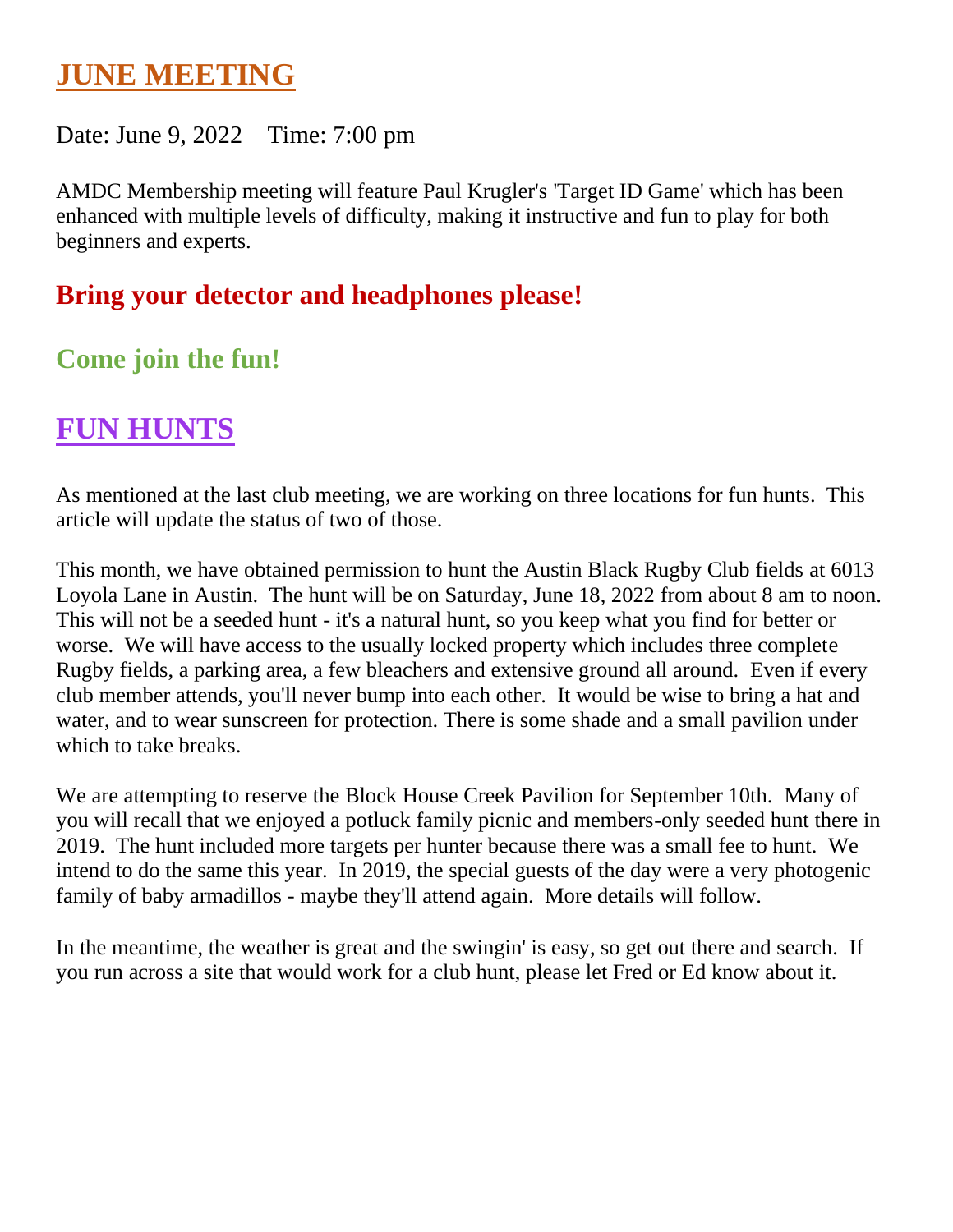# **HERE'S THE DIRT**

Jim Lawhon is a native Texan, born in West Texas. As he was starting second grade, his family moved to Alvin, Texas, which was also the home of Nolan Ryan. Jim graduated from Alvin High School and shortly thereafter married his high school sweetheart, Dottie. Jim and Dottie have 3 grown children, 8 grandchildren and 4 great grandchildren and have lived in their Leander home since 1989. Jim proudly states that they have been married for over 50 years

Jim has had an interesting and varied career. He worked for Southwestern Bell (which later became part of AT&T) for two years and then left to join the US Air Force. The Air Force was supposed to be a short stint, but he stayed there for almost 10 years. He then returned to AT&T and worked for another 27 years. After retiring from AT&T, he worked for Texas Parks and Wildlife for 10 years and retired a second time.

Jim has been a member of the Austin Metal Detecting club and has enjoyed detecting for 20+ years. He has served as both President and Vice President twice. He has also been an officer in TAMDC as well as our club's representative to them. He mostly uses a White's MXT Pro although lately he really likes using his Equinox 800. His favorite finds are old coins.

Surfing the internet and stumbling on a YouTube video prompted Jim to pursue another interest ring making. After a not-so-small investment, Jim began perfecting his ring making techniques. He will demonstrate his process at the July Club meeting, so be sure to attend.



**AMDC is on Face Book!** Be sure to check out and "Like" the Group. We often post pictures and news of club activities.

# **SEARCH TEAM RESULTS**



May #1 Erin - lost wedding ring - Barton Creek Searched by Fred, Mitch, Paul and Scott - Scott found

May #2 Alder - lost wedding ring - Mitch found

May #3 Heather lost silver ring - Mitch tried - no luck



# **AMDC Website**

Remember to check out our website often!

Our website is: [http://www.amdconline.com](http://www.amdconline.com/)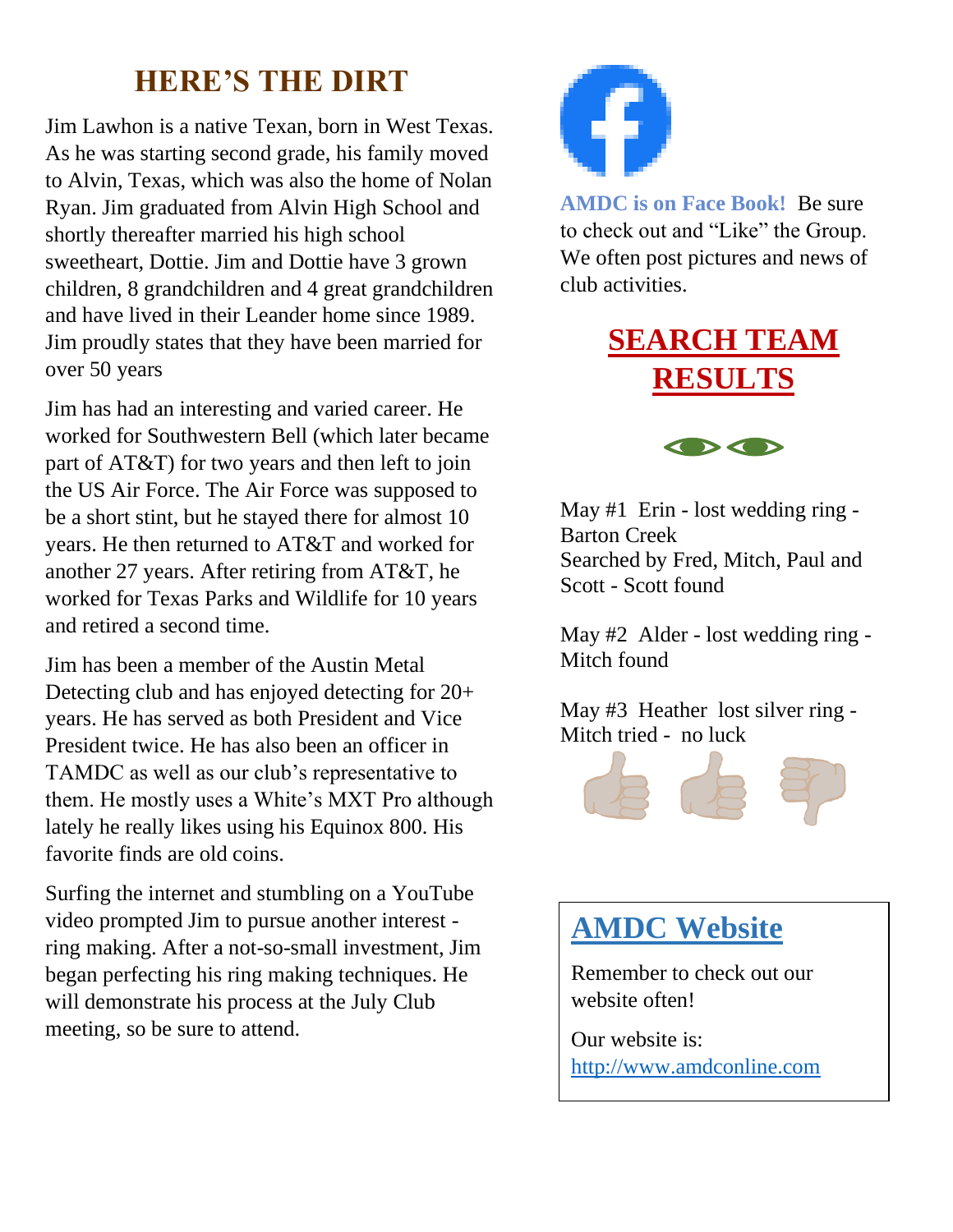## **Reminder**

2022 Dues are due! \$20. If you write a check, make it to Scott Hegel (not AMDC, as we do not have a DBA.)

# **Upcoming Events – Metal Detecting**

June 10-12, 2022: **2022 Rush to the Rockies Open Treasure Hunt** by Eureka! Treasure Hunters Club at Conifer, CO

June 17-19, 2022: **NTHC 50th Annual Hunt** by the Northwest Treasure Hunters Club in Spokane, WA

July 9-16, 2022: **New Stanton Pennsylvania Treasure Week** at Fox Den Acres Campground in New Stanton, PA

August 20-21, 2022: **43nd Annual Buckeye Championship Treasure Hunt** at Hayes Farm in New Concord, OH

September 3-4, 2022: **4th Annual Moonshine Treasure Hunt** by Terry and Brenda Causey at Crab Orchard, KY

September 23-25, 2022: **2022 WWATS Rendevous** by World Wide Association of Treasure Seekers at Salome, AZ

November 12, 2022: **AMDC Veterans Day Open Hunt** at Williamson County Old Settlers Association (RV Park) in Round Rock,TX

### **See the Calendar page of the website (amdconline.com) for more details and other events.**

**The website also has lots of stories, pictures, and educational articles so spend some time browsing.**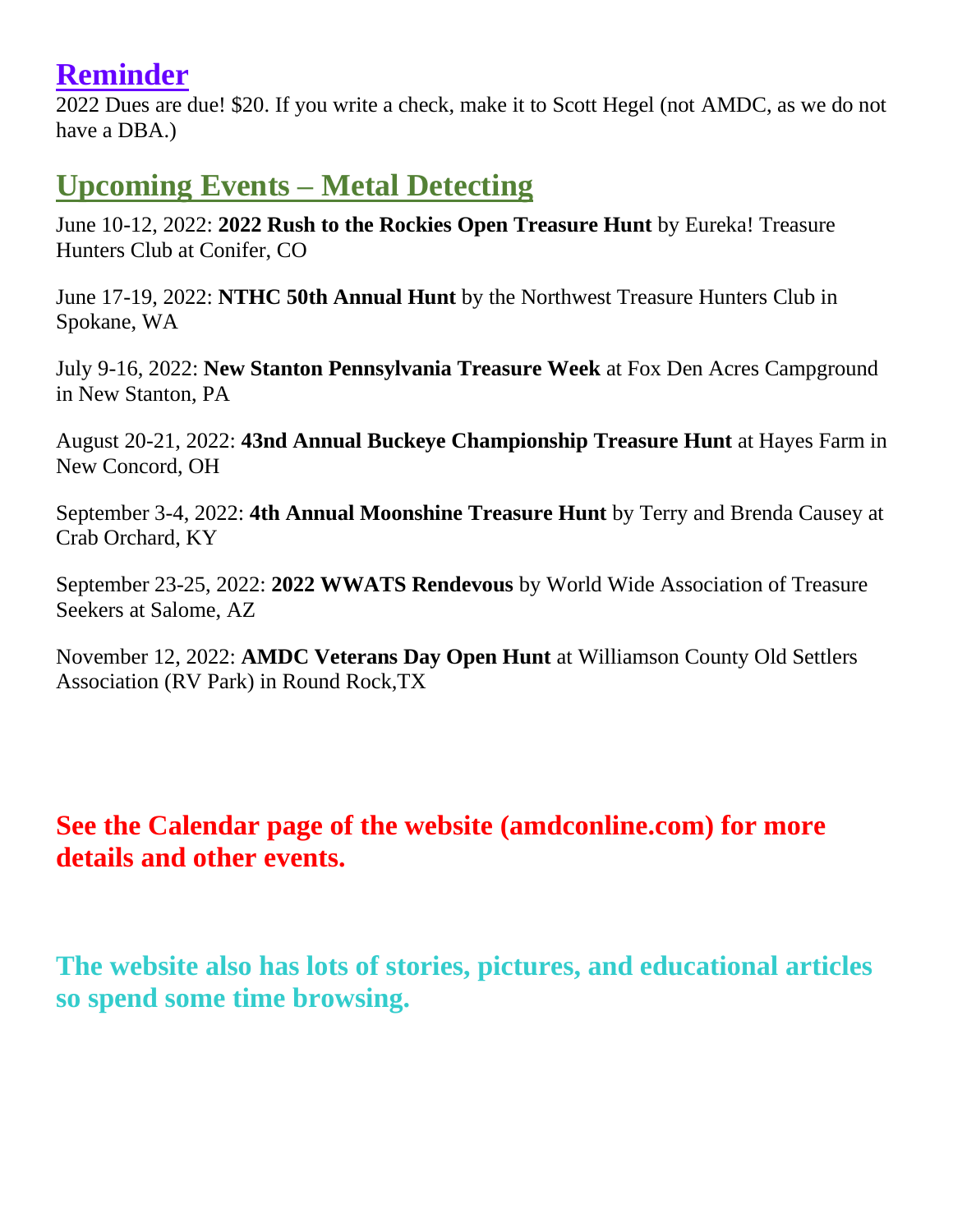### **May 2022 FOM Winners**

| Display                      | Scott Hegel                                |
|------------------------------|--------------------------------------------|
| Foreign Coin                 | Andrew Phillips – 1993 Columbia 100 Pesos  |
| Token                        | Wyatt Jacobsmeyer – Martin Van Buren       |
| Ring                         | Paul Krugler $-14K$ Gold with Diamonds     |
| Jewelry                      | Fred Toewe – Gaudy Broach                  |
| <b>Button</b>                | Fred Toewe – Red Star Classic              |
| Artifact                     | Wyatt Jacobsmeyer – Clover Heel Plate      |
| Wild Card                    | Wyatt Jacobsmeyer – Chinese Dragon Braclet |
| Oldest US Coin               | Andrew Phillips – 1919 Cent                |
| Most Valuable US Coin        | None                                       |
| <b>All Categories Filled</b> | None                                       |

\_\_\_\_\_\_\_\_\_\_\_\_\_\_\_\_\_\_\_\_\_\_\_\_\_\_\_\_\_\_\_\_\_\_\_\_\_\_\_\_\_\_\_\_\_\_\_\_\_\_\_\_\_\_\_\_\_\_\_\_\_\_\_\_\_\_\_\_\_\_\_\_

## **Other Winners**

| <b>Newsletter Question</b> | <b>Charles Goertz</b>                                               |  |
|----------------------------|---------------------------------------------------------------------|--|
| <b>Visitor Drawing</b>     | Cookie Easter                                                       |  |
| <b>Member Drawing</b>      | Paul Krugler                                                        |  |
| Dingo Winners              | Mary Prause, Leon Prause, Mitch London,<br>Wyatt Jacobsmeyer, ????? |  |